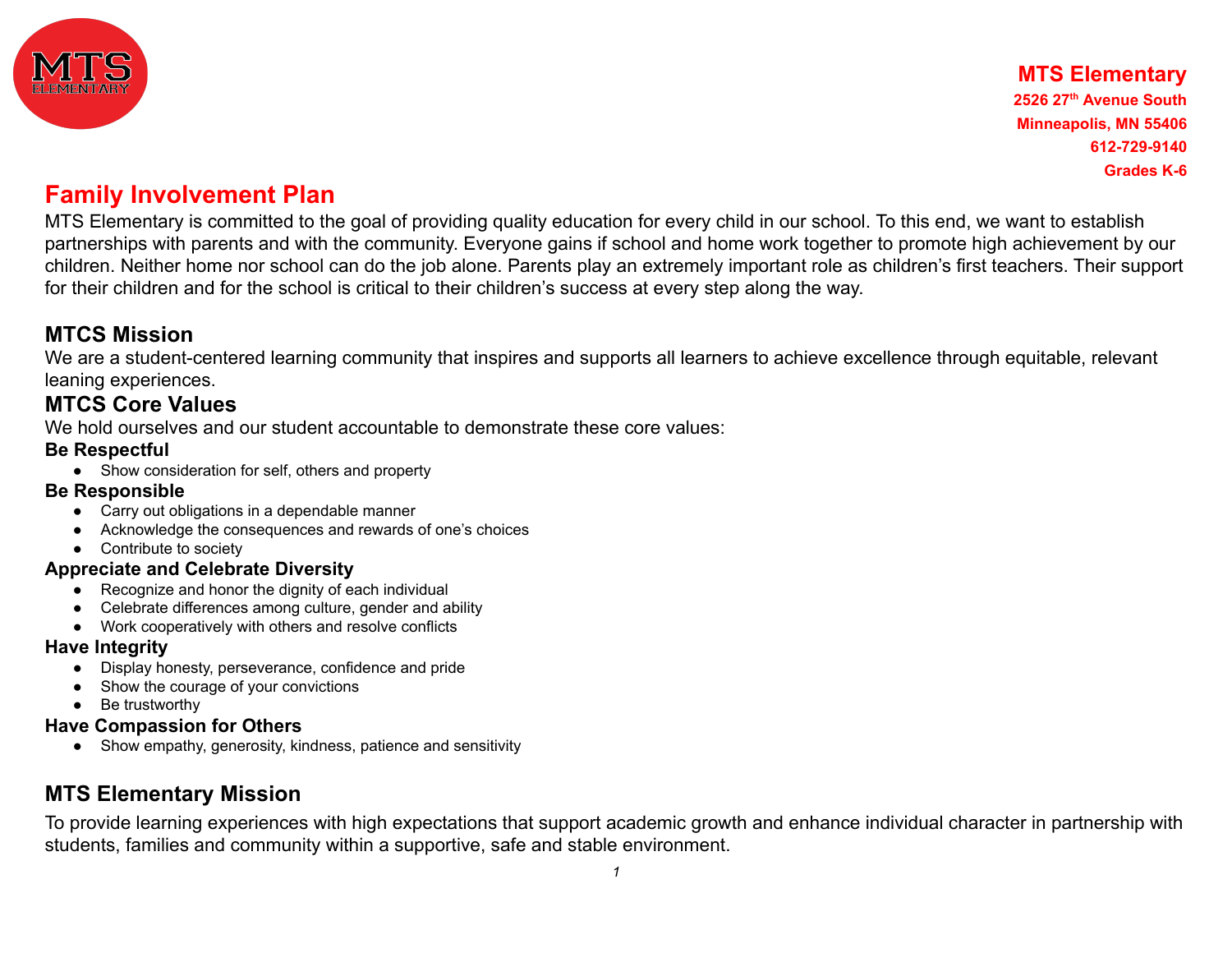

*This Family Engagement Plan is organized into important impact areas. We will be working together this year to build positive and goal-oriented relationships in each area. Families and staff at school will review and update this plan together*

| <b>MTS Elementary Contact Information</b> |                           |  |
|-------------------------------------------|---------------------------|--|
| Principal                                 | Sue Dornfeld              |  |
| <b>Family Liaison</b>                     | <b>Tina Sykes</b>         |  |
| <b>Equity Lead</b>                        | Ryan-Olivia McCoy Lundy   |  |
| Social Worker                             | Megan Lexen               |  |
| Title 1 Teacher - Literacy                | <b>Christine Schnaser</b> |  |
| <b>ADSIS Teacher - Math</b>               | Lauren Rabaey             |  |
| <b>TOSA &amp; MTSS Lead</b>               | <b>Natalie Hunter</b>     |  |
| Leadership Team                           | Katie Vergeront           |  |

| <b>Positive and Welcoming Community</b>                                                                                                                                                                                                                                                              |                                                                                                                                                                                                                                                                                                                            |  |  |
|------------------------------------------------------------------------------------------------------------------------------------------------------------------------------------------------------------------------------------------------------------------------------------------------------|----------------------------------------------------------------------------------------------------------------------------------------------------------------------------------------------------------------------------------------------------------------------------------------------------------------------------|--|--|
| At MTS Elementary we believe that the foundations of student success are parents who are engaged with their children's education. Engaged parents and family<br>are involved in their student's education, feel welcome in the school, and are comfortable working with teachers and administrators. |                                                                                                                                                                                                                                                                                                                            |  |  |
| <b>Communication</b>                                                                                                                                                                                                                                                                                 | <b>Monthly School Newsletter</b><br>Monthly Classroom & Phy-Ed Newsletter<br>Quarterly Special Education, ELL, Title 1 and ADSIS Newsletter<br><b>Current and Relevant School Website</b><br>"In the Know" Bulletin Board posted in Main Hallway<br>Remind – communication platform for sending information electronically |  |  |
| <b>Front Office/School</b>                                                                                                                                                                                                                                                                           | Staffed daily from 7:30 am to 3:30 pm<br>Coffee/Hot Cocoa<br>Ideas/Comments/Suggestions/Concerns Box                                                                                                                                                                                                                       |  |  |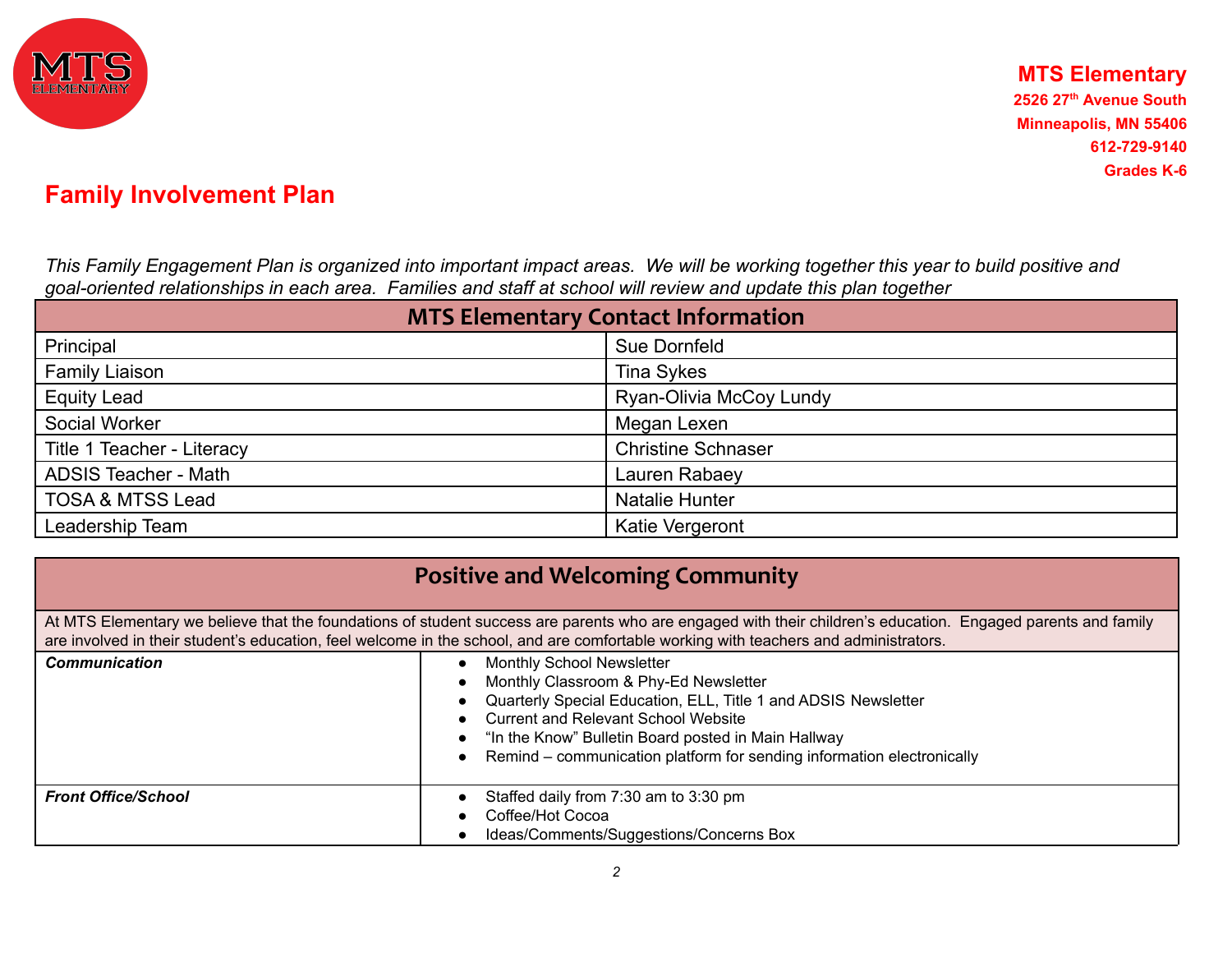

|                                                                                             | All classrooms, offices and student spaces are located on the first floor with accessibility for all<br>Office staff are trained to administer medications and address minor medical concerns<br>All staff are visible at arrival and dismissal times to greet and support students and family members |  |  |
|---------------------------------------------------------------------------------------------|--------------------------------------------------------------------------------------------------------------------------------------------------------------------------------------------------------------------------------------------------------------------------------------------------------|--|--|
| <b>Positive and Welcoming Community (continued)</b>                                         |                                                                                                                                                                                                                                                                                                        |  |  |
|                                                                                             | At MTS Elementary we believe that the foundations of student success are parents who are engaged with their children's education. Engaged parents<br>and family are involved in their student's education, feel welcome in the school, and are comfortable working with teachers and administrators.   |  |  |
| <b>Back to School Open House</b><br>Starting: Thursday - September 1, 2021<br>$4:30 - 6:30$ | Meet the Staff<br><b>Explore Classrooms</b><br>View our new Building<br>Talk with transportation partner                                                                                                                                                                                               |  |  |
| <b>Open Door Policy</b>                                                                     | Parents/Adult Family Members are welcome and encouraged to visit their child's classroom and<br>our school<br>We value and welcome volunteering                                                                                                                                                        |  |  |

|                                                                                                                                                                                                                                                                                                                          | <b>Family Partnerships</b>                                                                                                                                                                                                                                                                                                                                               |  |
|--------------------------------------------------------------------------------------------------------------------------------------------------------------------------------------------------------------------------------------------------------------------------------------------------------------------------|--------------------------------------------------------------------------------------------------------------------------------------------------------------------------------------------------------------------------------------------------------------------------------------------------------------------------------------------------------------------------|--|
| At MTS Elementary, we know that school and family have essential roles to play in promoting children's positive development and academic performance. When<br>educators and parents work together as partners, they create important opportunities for children to develop social, emotional, and academic competencies. |                                                                                                                                                                                                                                                                                                                                                                          |  |
| <b>Title 1/Family Nights</b>                                                                                                                                                                                                                                                                                             | Friday 11/5<br>student centered learning P1 presentations<br>daytime<br>Thursday 11/4 make and take for math and reading<br>evening<br>student centered learning P2 presentations<br>Thursday 1/27<br>evening<br>Wednesday 4/6 student centered learning P3 presentations<br>evening<br>student centered learning P4 presentations<br>Friday 5/3<br>daytime<br>$\bullet$ |  |
| <b>Student of the Month/Perfect Attendance</b><br>Celebrated quarterly<br>students recognized for academic achievement<br>and outstanding citizenship                                                                                                                                                                    | <b>Whole School Community Celebration</b><br>Families notified and invited<br>November 5, 2021<br>January 27, 2022                                                                                                                                                                                                                                                       |  |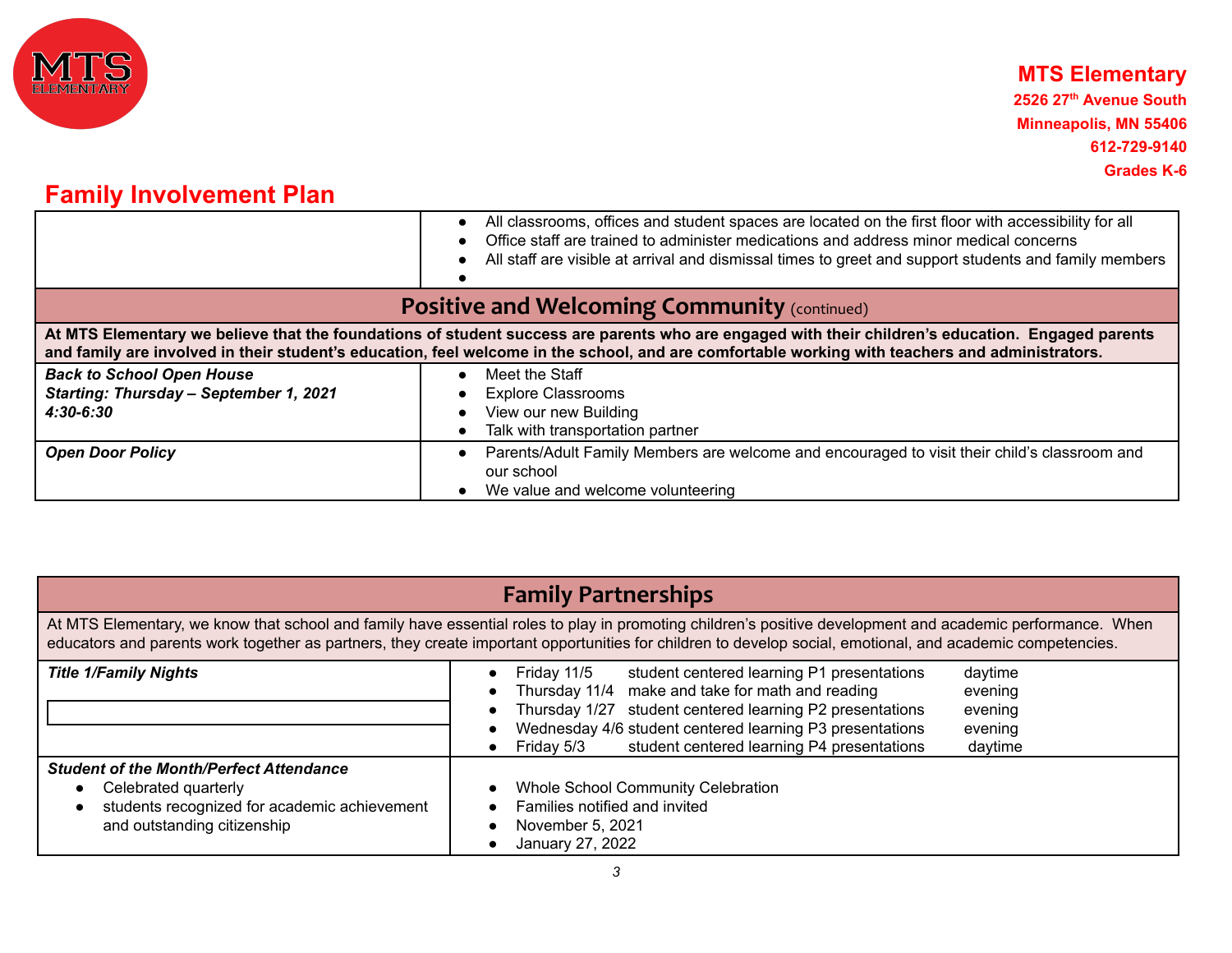

## **MTS Elementary**

**2526 27 th Avenue South Minneapolis, MN 55406 612-729-9140 Grades K-6**

# **Family Involvement Plan**

| students recognized for improved and perfect<br>$\bullet$<br>attendance<br>students recognized for arriving on time and<br>staying all day                                                                                                                                                                                                                                                                                                                     | April 8, 2022<br>June 3, 2022                                                                    |                                                                                                          |                                                                                                                      |                                                              |
|----------------------------------------------------------------------------------------------------------------------------------------------------------------------------------------------------------------------------------------------------------------------------------------------------------------------------------------------------------------------------------------------------------------------------------------------------------------|--------------------------------------------------------------------------------------------------|----------------------------------------------------------------------------------------------------------|----------------------------------------------------------------------------------------------------------------------|--------------------------------------------------------------|
|                                                                                                                                                                                                                                                                                                                                                                                                                                                                | <b>Family Partnerships</b> (continued)                                                           |                                                                                                          |                                                                                                                      |                                                              |
| At MTS Elementary, we know that school and family have essential roles to play in promoting children's positive development and academic performance. When<br>educators and parents work together as partners, they create important opportunities for children to develop social, emotional, and academic competencies.                                                                                                                                       |                                                                                                  |                                                                                                          |                                                                                                                      |                                                              |
| <b>Listening Sessions</b><br>Led by the principal while one other staff member takes<br>notes. Meeting to assess how MTSE is doing as a school<br>based on family input. 1x/quarter, Listening format (Staff<br>ask questions, Staff listen, Families share). Staff will also<br>lead listening sessions with students 1x/quarter in this<br>same format. Family listening sessions will be held in the<br>day and evening to accommodate families' schedules. | Thursday<br>Thursday<br>Wednesday<br>Wednesday                                                   | November 4<br>January 27<br>April 6<br>May 18                                                            | $5:15-6:15$<br>$5:15-6:15$<br>$5:15-6:15$<br>$5:15-6:15$                                                             | 9:00-10:00<br>$9:00 - 10:00$<br>$9:00 - 10:00$<br>9:00-10:00 |
| <b>FAST: Family &amp; Staff Together Meetings</b><br>A family-led meeting when families and staff come<br>together for communication, so that school can<br>communicate information and staff can gather input from<br>families about the school experience for themselves and<br>their child/ren. 1x/month, Q & A format (Parents ask<br>questions, Staff respond for communication purposes)                                                                 | Thursday<br>Thursday<br>Thursday<br>Thursday<br>Wednesday<br>Wednesday<br>Wednesday<br>Wednesday | September 16<br>October 14<br>November 18<br>January 13<br>February 16<br>March 16<br>April 20<br>June 1 | $5:15-6:15$<br>$5:15-6:15$<br>$5:15-6:15$<br>$5:15-6:15$<br>$5:15-6:15$<br>$5:15-6:15$<br>$5:15-6:15$<br>$5:15-6:15$ |                                                              |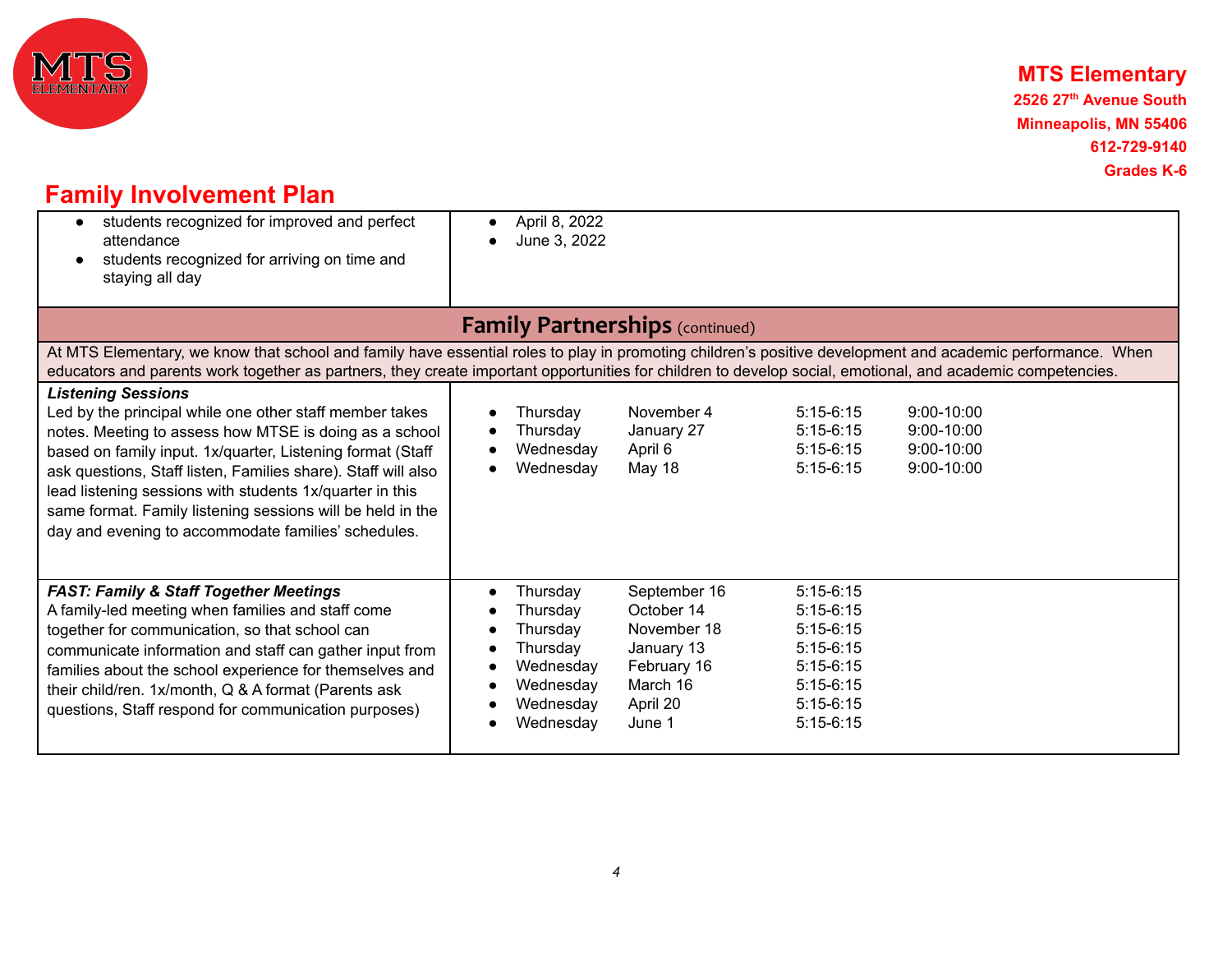

| <b>School Community Events/Activities:</b><br>planned events to build community<br>movie nights<br>$\bullet$<br>Open Door Halloween Event 10/30<br>NAAPID 2/16<br>talent show 4/8<br>$\bullet$<br>Pinata Day 4/18<br>$\bullet$<br>field day $5/20$<br>end of year picnic 6/4<br>k & 6th celebrations $6/9$ | Monday<br>$\bullet$<br>Friday<br>Friday<br>Friday<br>Monday<br>Friday<br>$\bullet$<br>Monday<br>Thursday<br>Friday<br>Thursday<br>$\bullet$ | November 1<br>November 19<br>December 17<br>February 11<br>February 14<br>April 8<br>April 18<br><b>May 12</b><br>June 3<br>June 9 | Dia de los Muertos (10/31-11-2) 11/1: Dia de los Innocentes<br>border battle<br>gingerbread houses/snowball relay<br>reading under the stars<br><b>NAAPID</b><br>talent show<br>pinata day<br>field day<br>picnic<br>$k/6th$ celebrations |
|------------------------------------------------------------------------------------------------------------------------------------------------------------------------------------------------------------------------------------------------------------------------------------------------------------|---------------------------------------------------------------------------------------------------------------------------------------------|------------------------------------------------------------------------------------------------------------------------------------|-------------------------------------------------------------------------------------------------------------------------------------------------------------------------------------------------------------------------------------------|
|                                                                                                                                                                                                                                                                                                            | <b>Family Partnerships</b> (continued)                                                                                                      |                                                                                                                                    |                                                                                                                                                                                                                                           |
| educators and parents work together as partners, they create important opportunities for children to develop social, emotional, and academic competencies.                                                                                                                                                 |                                                                                                                                             |                                                                                                                                    | At MTS Elementary, we know that school and family have essential roles to play in promoting children's positive development and academic performance. When                                                                                |
| <b>School Compact</b><br>Our school compact establishes the shared responsibility<br>for student success between the school, families and<br>students.                                                                                                                                                     | <b>Shared at Conferences</b><br>$\bullet$<br>posted on website                                                                              |                                                                                                                                    |                                                                                                                                                                                                                                           |
| <b>Individual Student Growth Plans</b><br>Each student will set academic goals in the areas of<br>reading and math. They will also identify possible<br>challenges to meeting their goals and key identifiers to<br>know when the goals have been met                                                      | $\bullet$<br><b>Shared at Conferences</b><br>$\bullet$                                                                                      | Developed between student and teacher:<br>Reviewed throughout school year<br>Template posted on website                            |                                                                                                                                                                                                                                           |

# **Teaching and Learning**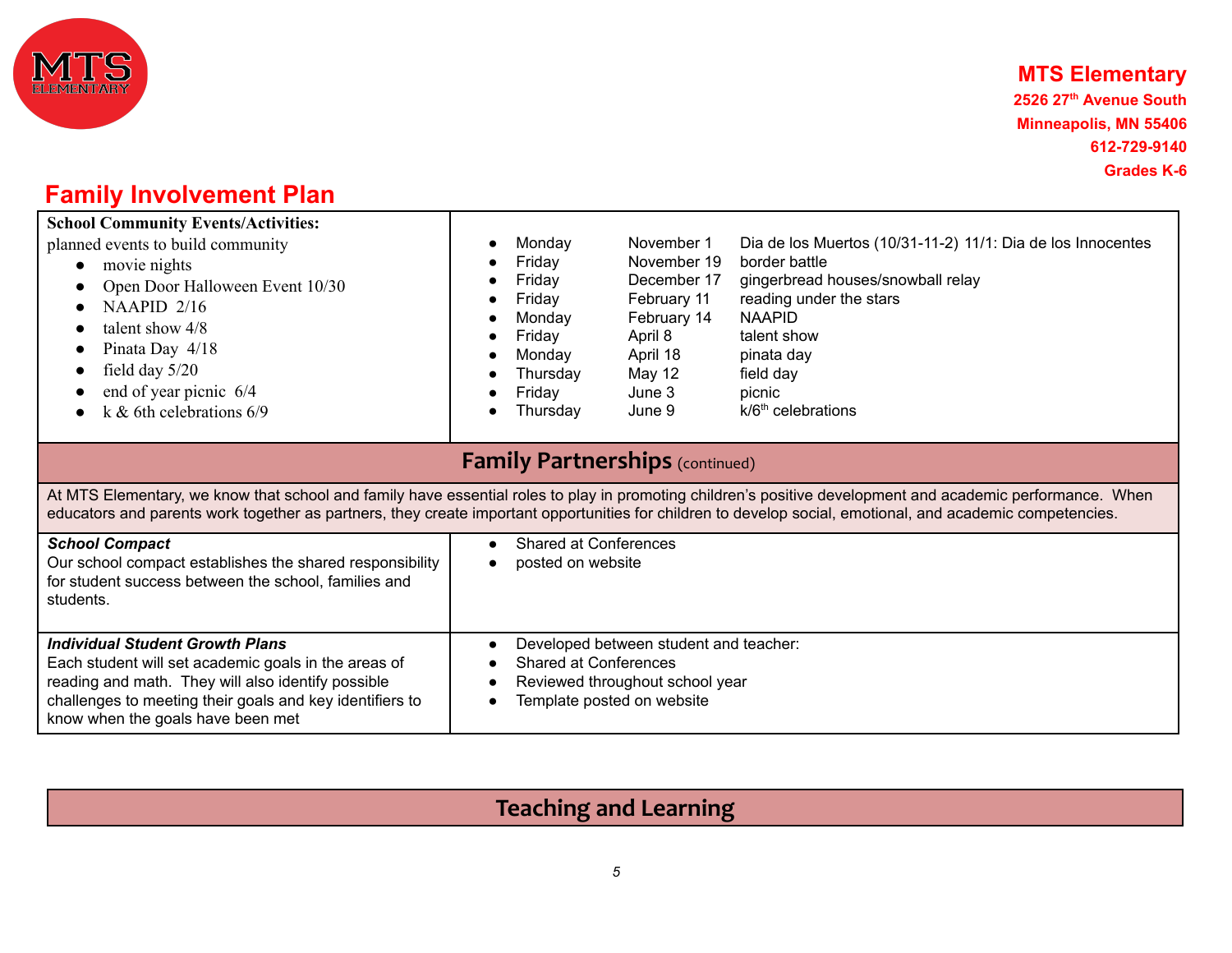

**Grades K-6**

## **Family Involvement Plan**

At MTS Elementary we know that engaging families in their students' academic achievement is vital to the success of our students. Families are better able to advocate for their children when they have access to information regarding their school and their children.

| <b>Report Card</b><br><b>Progress Reports-Special Education</b><br>Sent home quarterly with students<br><b>Assessment</b><br>Student data will be shared with parents at<br>conferences and upon request | November 12, 2021<br>February 4, 2022<br>April 15, 2022<br>June 9, 2022<br><b>NWEA/MAP Primary</b><br>IRLA: Independent Reading Level Assessment<br>$\bullet$<br>$\bullet$<br>$\sqrt{}$ Grades K-6<br>$\vee$ Grades K-6<br>Reading and Math<br>Reading Fluency and Comprehension<br>$\checkmark$ Fall-Winter-Spring<br>Fall-Winter-Spring<br>American Reading Company Assessments<br><b>MCA</b><br>$\bullet$<br>$\vee$ Grades K & 6<br>Grades 3-6<br><b>Quarterly Math Assessments</b><br>Reading and Math<br>$\bullet$<br>Grades K-6<br>Science $-5th$ grade only<br>$\circ$<br>Pretest/Posttest<br>Spring<br>v |
|----------------------------------------------------------------------------------------------------------------------------------------------------------------------------------------------------------|------------------------------------------------------------------------------------------------------------------------------------------------------------------------------------------------------------------------------------------------------------------------------------------------------------------------------------------------------------------------------------------------------------------------------------------------------------------------------------------------------------------------------------------------------------------------------------------------------------------|
| <b>MTSS</b><br>Multi-Tiered Support System Team                                                                                                                                                          | System to identify student need<br>team meets two Thursdays a month $(2^{nd} 8.4^{th})$<br>provide support and interventions for academic and/or social-emotional needs<br>students identified through assessment, teacher observation, work completion<br>V<br>structure in place to involve parents/families in planning                                                                                                                                                                                                                                                                                       |
| <b>Conferences</b>                                                                                                                                                                                       | <b>Fall Conferences</b><br>4:30-6:30<br>❖ October 19, 2021<br>October 20, 2021<br>7:30-3:45<br>❖<br><b>Winter Conferences</b><br>February 17, 2022<br>4:30-6:30<br>❖<br>February 24, 2022<br>4:30-6:30<br>❖                                                                                                                                                                                                                                                                                                                                                                                                      |
| <b>Family Handbook</b>                                                                                                                                                                                   | School expectations<br>$\bullet$<br>School contacts<br>Policies and Procedures<br>Provided to each student at start of school year<br>Provided at registration to new enrollees<br>Posted on Website                                                                                                                                                                                                                                                                                                                                                                                                             |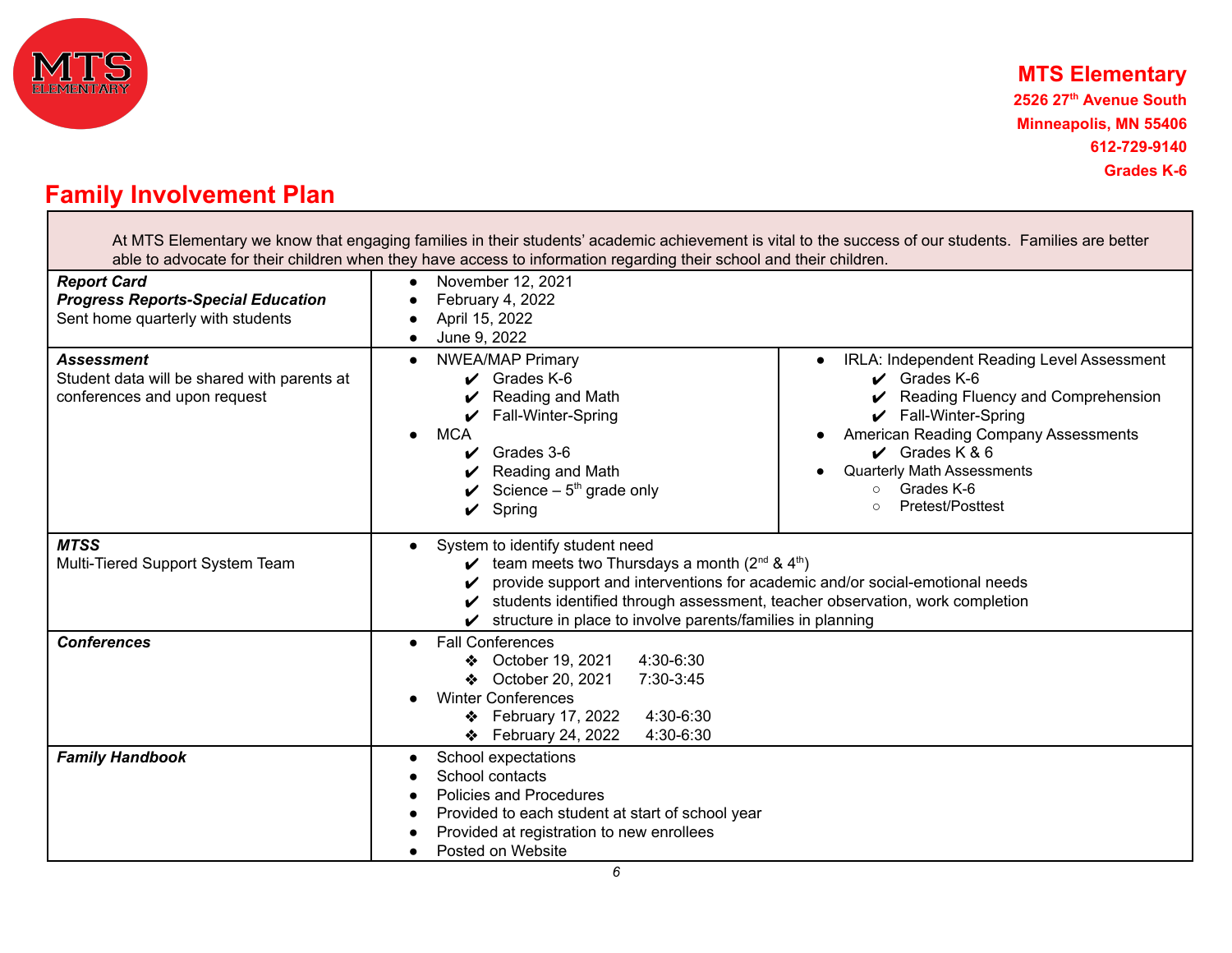

## **Accessibility Requirements**

MTS Elementary will provide full opportunities for the participation of parents of children with limited English proficiency, parents of children with disabilities, and parents of migratory children, including providing information and school reports in a format and, to the extent practicable, in a language such parents can understand.

| <b>Interpreters</b>               | LanguageLine Solutions<br><b>Betmar Languages</b>                                                                                                                |
|-----------------------------------|------------------------------------------------------------------------------------------------------------------------------------------------------------------|
| <b>Accessibility</b>              | All classrooms, offices and student spaces are located on the first floor<br>Building exits are secured<br>Front entrance is equipped with a buzzer for entrance |
| <b>Family Involvement in Plan</b> | <b>FAST Meeting</b><br>4/14/2021<br><b>FAST Meeting</b><br>5/19/2021<br><b>Winter Conferences</b><br>Family Input                                                |

| The Family Involvement Plan was<br>in Shornfeld<br>developed by MTS Elementary on                                                                                                                                                                                                                                                                                                                                                                                              | <b>Adoption</b> |  |  |
|--------------------------------------------------------------------------------------------------------------------------------------------------------------------------------------------------------------------------------------------------------------------------------------------------------------------------------------------------------------------------------------------------------------------------------------------------------------------------------|-----------------|--|--|
| September 2, 2020 and will be in effect for<br>the 2021-2022 school year. The school will<br>distribute this Parent Involvement Plan to<br>Signature of Title I Authorized Representative<br>all parents of participating Title I children<br>and make it available to the community on<br>or before September 8, 2021.<br>8/26/2021<br>*Opportunities to participate in the<br>Date<br>development of the MTS Elementary Parental<br>Involvement Plan will be provided to all |                 |  |  |